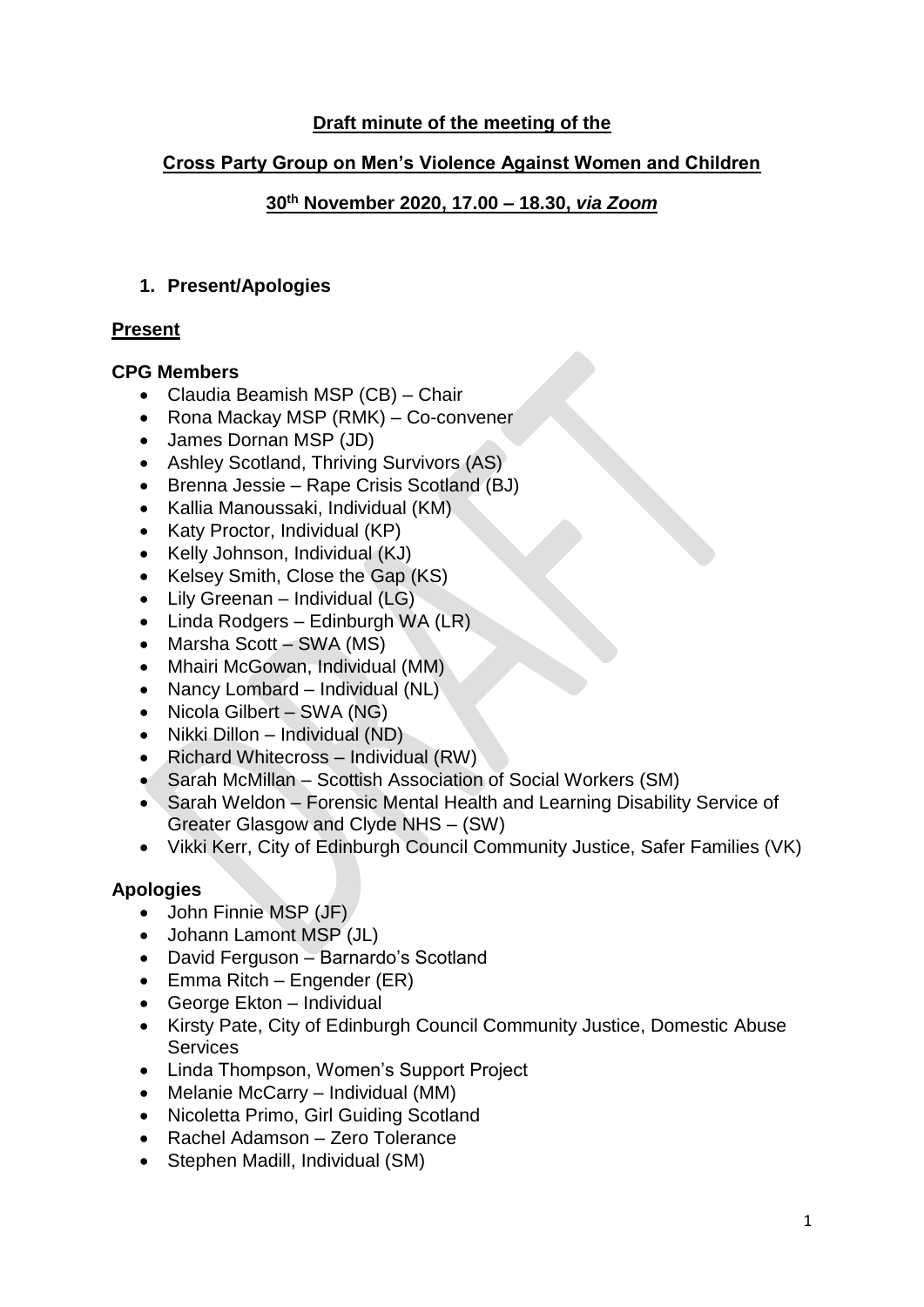#### **2. Thematic session: Impact of COVID on victims/survivors of VAWG and the services that support them**

- A. Domestic abuse Dr. Marsha Scott, Chief Executive Officer, Scottish Women's Aid
- B. Rape and sexual assault Brenna Jessie, Press and Campaigns Officer, Rape Crisis Scotland
- C. Discussion and decision of CPG actions Invite Lord Advocate and Cabinet Secretary to next meeting? Chair of Justice Committee?

It was confirmed that presentations could be made available after the meeting.

The presentations were followed by consideration of issues they raised, including:

- How to most effectively address institutional racism and support an intersectional approach in service provision.
- Actions MSPs could take to help highlight issues such as the effect of backlogs in the court system in respect of cases of domestic abuse.

**Action**: CB committed to write to the minister after this meeting. **Action**: There was a suggestion that someone from the Court Service and the Lord Advocate could be invited to attend the next meeting.

• RW highlighted the upcoming consultation on Child Welfare reporters, as well as the need to ensure the speed and quality of criminal, civil and family court statistics, so they can be used effectively.

**Action**: RW agreed to outline some points to be added to the letter suggested by CB.

• NL confirmed that the research she and KP are carrying out, about women's experiences of the CJS, would begin in January.

**Action**: Could any points (as practitioners) regarding this research be forwarded to NL and KP.

- AS confirmed Thriving Survivors were due to begin work on a consultation that will launch in May, to gain an understanding of survivors' views on Restorative Justice, which might contribute to the research carried out by NL and KP.
- MS said that, while SWA are not in support of restorative justice, the organisation could circulate Thriving Survivors' consultation.

**Action**: Thriving Survivors to forward the consultation to NG at SWA for circulation if wished.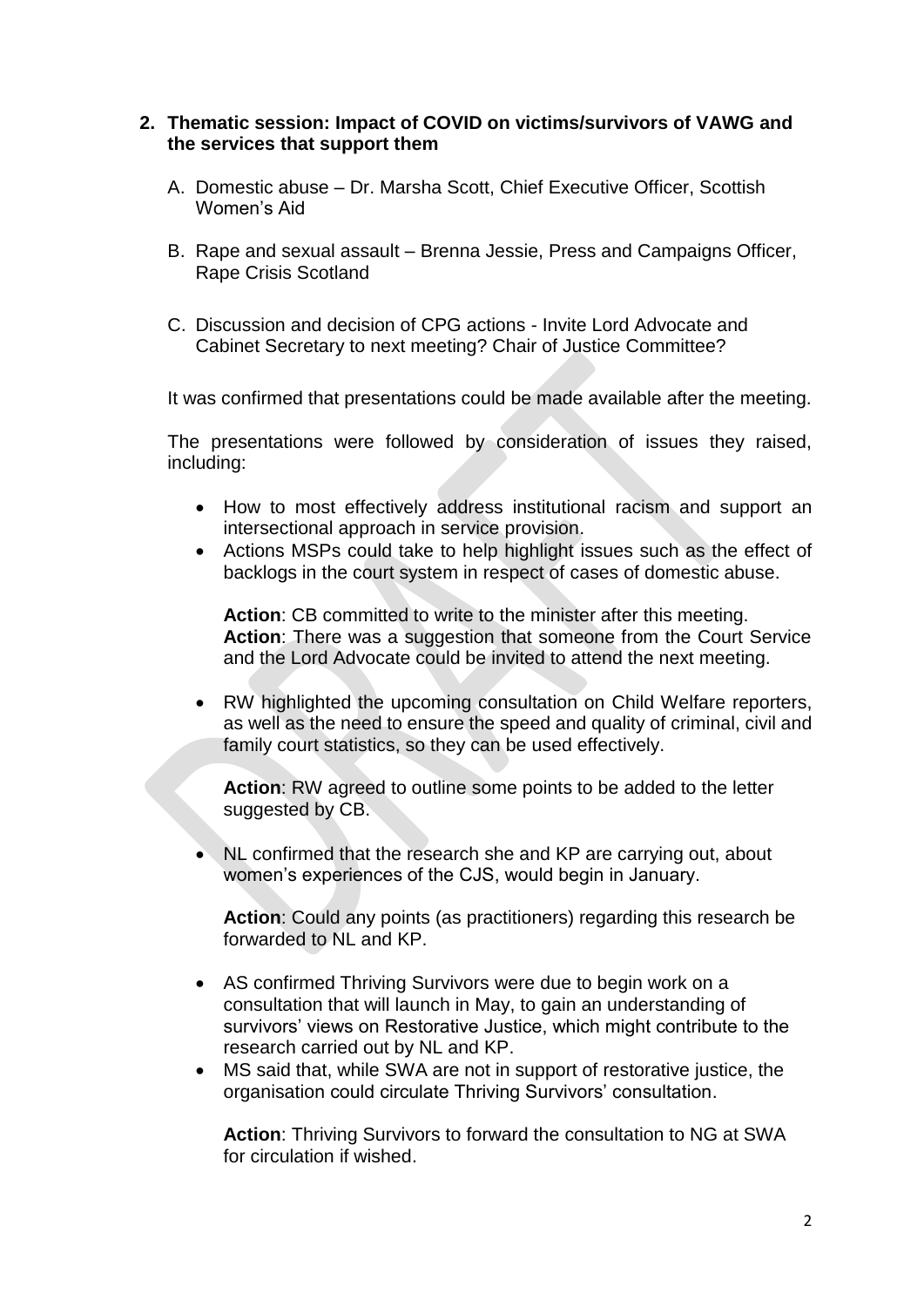• BJ said that RCS could also look at the consultation and set up conversations around it.

## **3. Cross- Party Group business**

- A. AGM
	- a. Approval of previous minutes: Draft minutes of the AGM on 18<sup>th</sup> September 2019 were approved as an accurate record (proposed by MS, seconded by RMK).
	- b. Selection of Office-bearers: MS thanked CB MSP and RMK MSP for agreeing to continue as Co-Conveners of the CPGMVAWC. CB agreed to enquire of JF if he would be happy to serve as Deputy Convener until the Scottish Parliament elections in May 2021.
- B. Approval of previous Meeting Minutes:

Draft minutes of the last meeting, held on 26<sup>th</sup> February 2020 were approved as an accurate record (proposed by MS and seconded by BJ).

C. February Meeting: Plan themes for 2021

It was agreed that the themes for 2021 would be considered at the next meeting in February.

Among potential topics could be a strategy for engagement with Scottish Government, involving cross-party collaboration and highlighting engagement with the new intake of MSPs.

JD suggested arranging meetings with MSPs on specific subject matter, to maximise the benefit of the engagement.

- D. Members' Updates:
	- Rape Crisis Scotland: BJ confirmed a programme around the campaign to end the Not Proven verdict. Also, a podcast being produced with Professor Vanessa Monroe. The continued success of the Survivors reference group was highlighted, over 40 of whom had had engagement with the system.
	- Edinburgh Women's Aid: LR recorded thanks to the Scottish Government for the extension of grants for a year and the funding so crucial at this time. LR also reported that a partnership with Edinburgh University Social Work had been successful in securing funding for a PhD regarding the outcomes of MARAC. A multiagency approach in response was seen as crucial in lockdown and the impact on women of the court delays was stressed, in terms of its impact on both the women concerned and staff caseloads.
	- Scottish Women's Aid: MS updated attendees about the activities associated with 16 Days of Action, including the launch of the Research Integrity Framework (a piece of work involving all the Federations and group of academics, among them John Devaney and Emma Wilkinson). A new Children and Young People's webchat service was to be launched on 1<sup>st</sup> December 2020. In addition, the Helpline were launching a new video, partnering with survivors, about